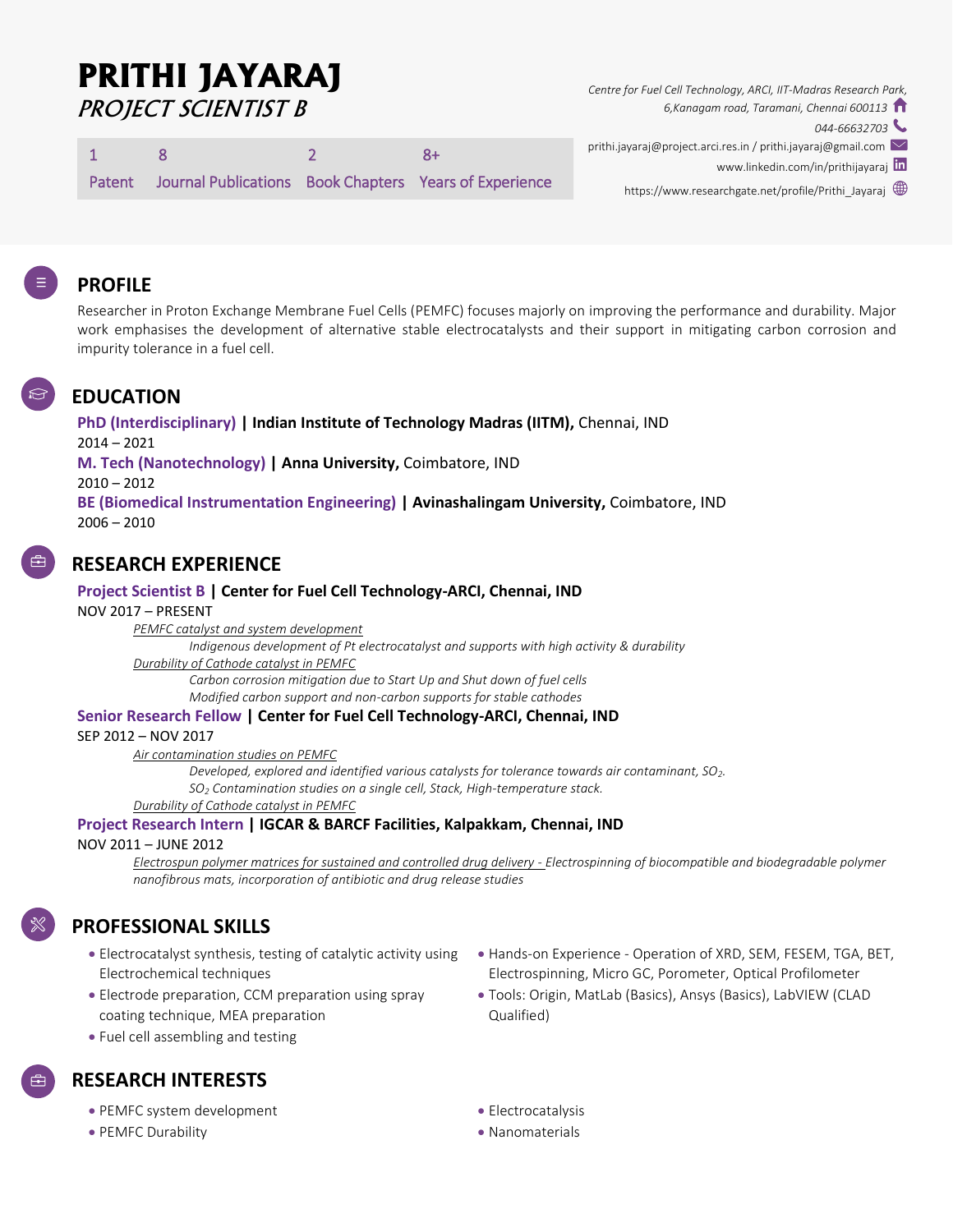## **PATENTS**

Rajalakshmi N, Raman Vedarajan, Prithi J A, *Method of Preparation of Carbon Supported Platinum Electrocatalyst for Proton Exchange Membrane Fuel cells* (Application No. 202011035825), Aug 2020.

## **PUBLICATIONS**

- 1. Prithi J A, Raman Vedarajan, G. Ranga Rao and N. Rajalakshmi. *Functionalization of carbons for Pt electrocatalyst in PEMFC,* IJHE 2021
- 2. Prithi. J A, R. Shanmugam, G. Ranga Rao and N. Rajalakshmi. *Experimental and theoretical study on SO2 tolerance of Pt electrocatalysts: Role of carbon support*, Electroanalysis (2020) 2555-2563.
- 3. Prithi J A, N. Rajalakshmi and G. Ranga Rao. *Nitrogen Doped Mesoporous Carbon Support for Oxygen Reduction Reaction in Polymer Electrolyte Membrane (PEM) Fuel Cell*s, IJHE 43 (2017) 4716 -4725.
- 4. Prithi J A, N. Rajalakshmi and K. S. Dhathathereyan. *Mesoporous Platinum as Sulfur Tolerant Catalyst for PEMFC Cathodes*, J Solid State Electrochem 21 (2017) 3479 - 3485.
- 5. Prithi J A, B. Sasank Viswanath, N. Rajalakshmi and K.S. Dhathathreyen. *Studies on PEMFC Stack for SO<sup>2</sup> Contamination at Air Cathode*, Fuel cells 17 (2017) 308 – 314.
- 6. Prithi J A, R.I. Jafri, N. Rajalakshmi and K.S. Dhathathreyan. *Nitrogen doped graphene as catalyst support for sulfur tolerance in polymer electrolyte membrane fuel cells*, Graphene 2 (2014) 134 – 138.
- 7. Prithi J A, P. Karthika, N. Rajalakshmi and K.S. Dhathathreyan. *Mitigation studies of sulfur contaminated electrodes for PEMFC*, Int. J. Hydrogen Energy. 39 (2014) 12045 – 12051.
- 8. R. Dave, Prithi J A, P. K. Ajikumar, H. Joshi, T. Mathews and V. P. Venugopalan. *Endogenously triggered electrospun fibres for tailored and controlled antibiotic release*, J. Biomater. Sci. Polym. Ed. 24 (2013) 1305 – 1319.

## **BOOK CHAPTERS**

- 1. Prithi J A, V. Raman and N. Rajalakshmi (2020) Carbon nanomaterials as support for fuel cell, In: Environmental Chemistry for a Sustainable World, Springer
- 2. Vedarajan, R., Prithi J A and N. Rajalakshmi (2020) Advanced nanocatalysts for fuel-cell technologies, In: Nanomaterials for Sustainable Energy and Environmental Remediation (165–191), Elsevier.



#### **CONFERENCE PRESENTATIONS**

- 1. Prithi J A, Raman Vedarajan, Ranga Rao G, Rajalakshmi N, *Electrocatalyst for PEMFC – A Durability Perspective,* at Young Scientist Conference (YSC), India International Science Festival (IISF-2020), Dec 22-25, 2020 on Virtual Platform.
- 2. Prithi. J A, R. Shanmugam, G. Ranga Rao and N. Rajalakshmi, Experimental and theoretical study on  $SO_2$  tolerance of Pt electrocatalysts: Role of carbon support at EIHE-2020, Jan 2020 at BARC Mumbai
- 3. Prithi J A, Raman Vedarajan, Ranga Rao G, Rajalakshmi N, *Evaluation of carbon support corrosion using accelerated stress protocol and impedance spectroscopy* at 235th ECS Meeting, 26-30 May 2019, Dallas, Texas, USA. (Travel grant from DST-SERB-ITS).
- 4. Prithi J A, Rajalakshmi N, Ranga Rao G. *Nitrogen Doped Mesoporous Carbon Support for Oxygen Reduction Reaction in Polymer Electrolyte Membrane (PEM) Fuel Cells* at 21th International Symposium on Advances in Electrochemical Science and Technology *(iSAEST-12)*, 8-10 Jan 2019, Chennai, India – Conferred "Best Paper Award".
- 5. Prithi J A, Rajalakshmi N, Ranga Rao G. *Durable zirconium carbide supports for oxygen reduction reaction in PEMFC* at Fuel Cell and Hydrogen technical conference - (FCH2 2017), May 31<sup>st</sup> –June 1<sup>st</sup> 2017, Birmingham University, Birmingham, UK.
- 6. Prithi J A, Catherine Swetha A, Rajalakshmi N. *Nafion based composite electrolytes for PEMFC- Hydrocarbon based membrane at* International Conference on Membrane Technology and its applications (MEMSEP-2017), 21st - 23rd Feb 2017 at NIT, Tiruchirappalli, India – Conferred "Best Oral Presentation Award".
- 7. Prithi J A, Rajalakshmi N, Ranga Rao G. *Nitrogen Doped Mesoporous Carbon Support for Oxygen Reduction Reaction in Polymer Electrolyte Membrane (PEM) Fuel Cells* at 11th International Symposium on Advances in Electrochemical Science and Technology *(iSAEST-11)*, 8-10 Dec 2016, Chennai, India – Conferred "Best Paper Award".